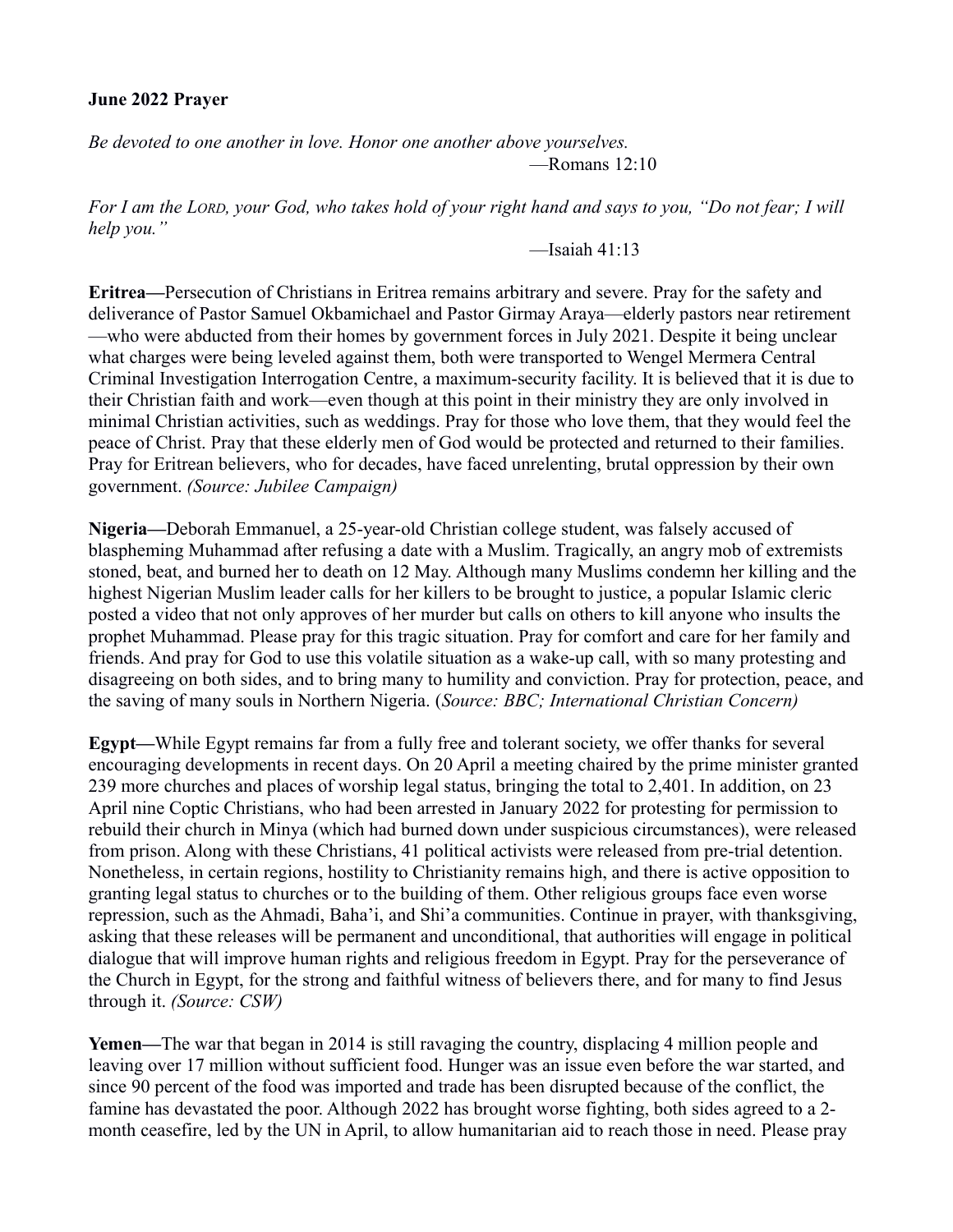that this ceasefire would enable humanitarian aid agencies to provide to all who are malnourished. Pray that it would transition to a permanent ceasefire and peace. Because many Christians are often unjustly denied aid, please pray that they would receive sufficient food now. Pray that all who are suffering there would call out to God and find help and salvation in Jesus. And pray that wealthy countries and agencies would know how to help Yemen most effectively. (*Source: World Vision)*

**Thailand—**Activist Sombat Thonogyoi was sentenced to six years in prison for merely resharing on Facebook an article about university students refusing to attend a graduation ceremony. His comments regarding the article were simply "very brave," "very good," and "thank you." This kind of extreme governmental reaction to the most benign actions of dissent does not bode well for freedom of expression or belief in Thailand. Pray that this trend will be reverse, that Thai officials will seek to govern with a moderate and fair approach that respects the basic human rights of their citizens. Pray for the immediate release of Sombat Thonogyoi. *(Source: Amnesty International)*

**China—**Lai Jinqiang owned an electronics company that produced audio Bibles, but two years ago he was arrested for distributing them and has been held in prison since then. He was recently sentenced to another five years, but his family is attempting to contest this injustice. His daughter has type 1 diabetes, and it is difficult for his wife to take care of their three children alone. Please pray for justice in his case. Pray for both Lai and his wife as they both struggle during this persecution. Pray that his work of distributing Bibles would not be thwarted and that while he suffers he would not lose courage and hope and faith. Pray for him to lean on Christ and be strengthened by Him. (*Source: International Christian Concern; ChinaAid)*

**Russia/Ukraine—**The illegal invasion of Ukraine by Russian forces has not only devastated the country and killed or injured thousands of civilians, the Russian army has also specifically attacked Christian buildings and leaders. In February, Orthodox priest and military chaplain Maksym Anatolyovych Kozachyn was shot and killed as he attempted to flee Kyiv. Similarly in March, a village priest named Rostyslav Dudarkenko was manning a checkpoint. Seeing Russian vehicles approaching, he raised his cross necklace above his head and was shot multiple times and killed in the street. Russian Christian leaders and believers have also been targeted within their own country, particularly due to their calls for peace. In March, Russian Orthodox Priest Ioann Burdin of Resurrection Church in Kostroma was arrested for a sermon that was critical of the invasion of Ukraine, as well as for including a link to an anti-war petition on his parish's website. Pray for comfort for those mourning the loss of these Christian leaders, giving thanks for their courage and faithfulness while under attack. Pray that the Church within Russia and Ukraine will be instruments of truth, peace, grace, and reconciliation. Pray that Russian aggression would be thwarted and innocent lives protected. *(Source: Jubilee Campaign)*

**Mexico—** A research project called "Let Her Be Heard" that documents indigenous women's experience has revealed considerable discrimination against minorities of a different faith from their remote indigenous communities. The team encourages women to process their experiences of persecution and express their hopes through art and traditional embroidery. They have also found that many, including two sisters named Gudelia and Patricia, have been displaced or assaulted because of their Christian faith. It has been encouraging for the women to meet others like them and to share their struggles. Praise God for such a unique opportunity to combine artistic creativity with healing and sharing. Pray that these women and their families will find their conditions improving in the near future, that Mexico would grant them legal protection, and that they would continue to experience encouragement and fellowship. (*Source: Christian Solidarity Worldwide)*